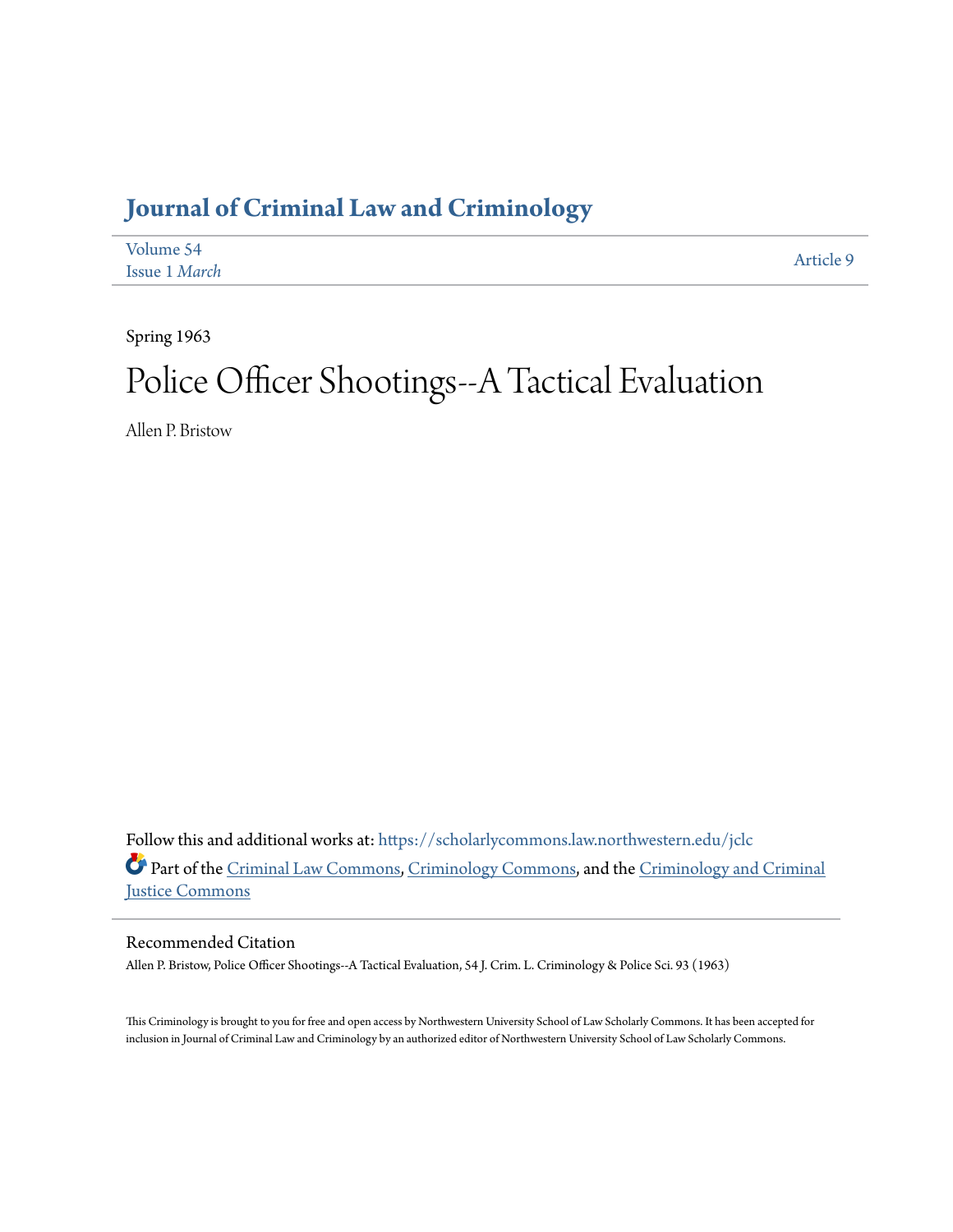### **POLICE SCIENCE**

#### POLICE OFFICER SHOOTINGS-A **TACTICAL EVALUATION**

#### **ALLEN** P. BRISTOW

The author is an Assistant Professor of Police Science at Los Angeles State College, Los Angeles, California. Professor Bristow supervised the collection of material **by** students on police officer shootings and has prepared a series of studies of which this article is one. He is a former member of the Los Angeles County Sheriff Department, holds a Master of Science degree in Public **Ad**ministration from the University of Southern California and is an active member of several professional organizations including the American Society for Criminology.--EDITOR.

Beginning in 1959 students in Police Patrol classes at Los Angeles State College began to collect detailed case studies of police officers who had been shot (injury or fatality). No attempt was made to obtain a random selection of these cases, as they were extremely hard to collect. When the local cases, which were easily obtained by personal interview, were exhausted, it became necessary to proceed by correspondence on a nationwide basis.

In the spring of 1961, it was decided to discontinue the collection of these cases and evaluate those already on hand. By elimination of several non-applicable cases, a group of 110 incidents involving 150 officers was selected for study. The results \*must be viewed with the consideration that this is a pilot study, based on a small group of cases.

The preliminary report on the study was released in the Fall of 1961.1 The material contained in this second report is a result of a study in depth of those cases primarily relating to officers who were shot while dealing with suspects who were either in automobiles or buildings.

An attempt was made to determine if other such studies had ever been attempted, and only two could be identified. Kirkwood, at the Public Administration Institute, has completed a project which deals primarily with the fatality rates between one and two-man cars.

The Federal Bureau of Investigation was queried by the writer, and, as nearly as can be determined from that correspondence, they have no continuing program devoted to the analysis of officer shootings. This agency analyzed **28** cases

which occurred in 1960.<sup>2</sup> While this study appears to go more deeply into the history of the suspect than the tactical considerations in the shooting, much of the data verifies the results presented by this writer.

Companion studies, other than the two mentioned are apparently non-existant, and the writer feels that this is the first serious examination of the problem using analysis of case studies.

#### SUSPECTS **IN VEmCLES**

After careful analysis, 32% of the 110 cases (or 35 cases) could be identified as occurring when the officers were attempting to investigate, control, or pursue suspects who were in automobiles. These cases were separated and analyzed to determine what similarities or tactical circumstances occurred frequently enough to be significant. The approximate percentages discussed below are based on the above **35** cases.

*Circumstances of Shooting.* In 7% of the cases the officers were involved in vehicle pursuit, and were shot through the windshield or car body while their vehicle was moving. After stopping a pursued or violators vehicle, it was found that in 28% of the cases the officers were shot while still sitting in their patrol cars, prior to dismounting.

In 22% of these cases the officer was shot while dismounting from his vehicle or while approaching the suspects vehicle, up to and including the first contact. The most significant and striking statistic however, is that in 43% of the cases the officers were shot *after* the initial contact while interrogating, citing, or requesting a radio record check on the suspect.

2 This data is reported in the FBI LAw **ENFORCEmENT** BULLETIN of November 1961.

<sup>1</sup>The preliminary report of this study appeared **in** this Journal, Vol. 52, No. 4, pages 472-4, November-December 1961.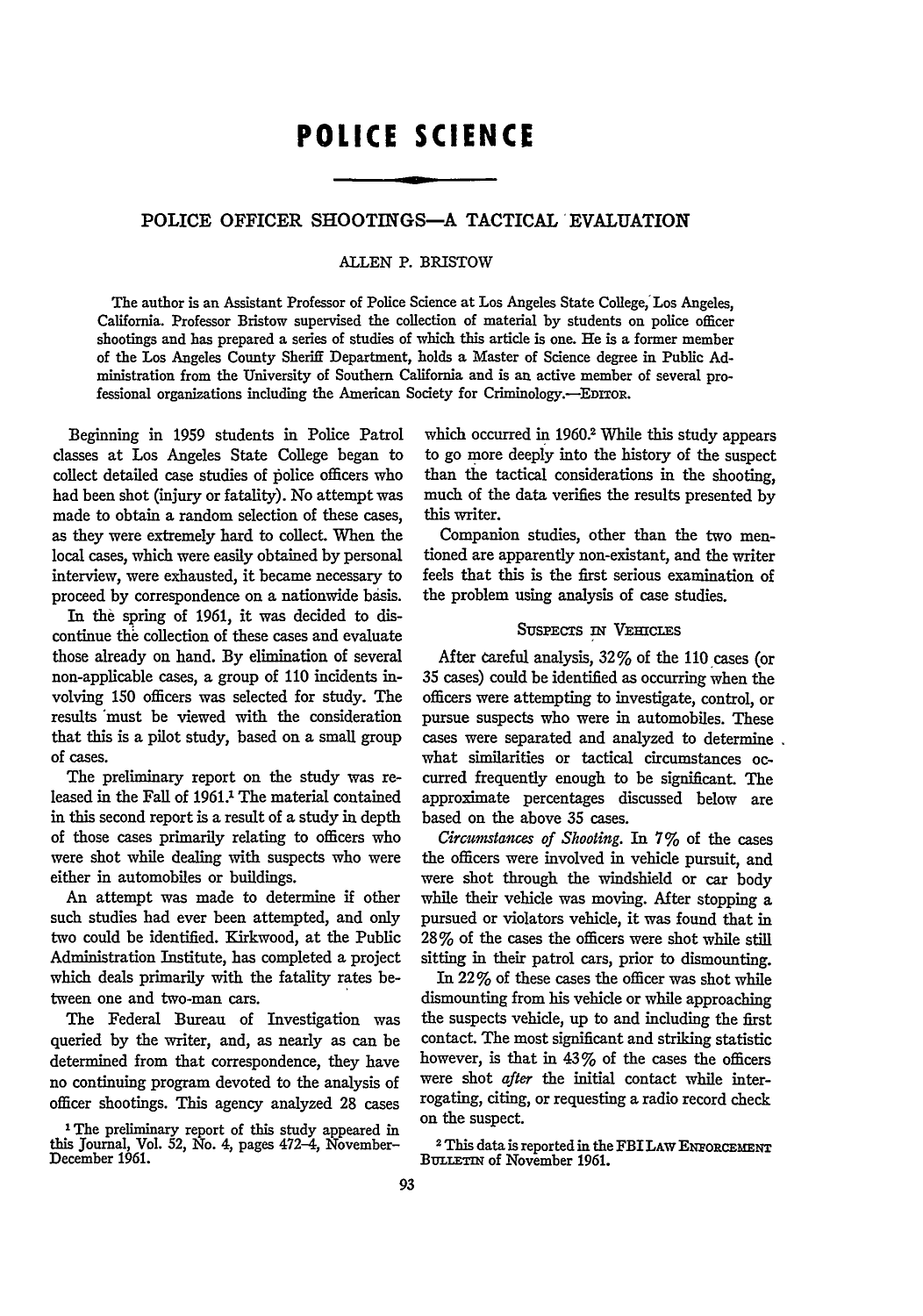These statistics, if valid, debunk the old police saying that the most dangerous thing a patrolman does is to "walk up" on a vehicle he has stopped. According to this data, his most dangerous period is *after the initial contact.* A great deal of police training material has been developed on the "approach" phase of this problem; perhaps some attention should be devoted to the subject of *occupant control,* after the approach.

*Location of Suspect.* The location and activities of the suspects in 28 of the 35 cases were verified, and the below figures indicate approximate percentages of these 28 cases. The suspect who shot the officers was seated behind the wheel of his own vehicle in  $43\%$  of these cases. In  $32\%$  of the cases, the suspect was *outside* his car, talking to or being searched by the officer.

It was unusual to note that in **6%** of the cases, the suspect who shot the officer was concealed somewhere in the vehicle. It should also be noted that the officers were shot while pursuing the suspects on foot as they fled from their car in 7% of the cases. In  $7\%$  of the cases, the suspect leaped from his car and shot the officer while he was still dismounting from the vehicle.

*Indicated hazard areas.* From this examination of the location and/or activities of the officers and suspects it is possible to determine the point of greatest exposure hazard. The validity and reliability of such a determination is easily challenged on the size of the sample (35 cases). However, in the absence of any other comparitative studies, such an attempt will be made.

On the basis of these statistics then, it may be said that the greatest hazard to an officer occurs after his approach, while he is involved in: (1) issuing a citation, (2) interrogation, or (3) using his radio. It may also be said that there is a very good possibility the suspect will be behind the wheel or standing outside the car; the chances slightly favoring the former.

Once this hazard area was identified, the cases wherein these situations occurred were restudied in an attempt to determine if any of the circumstances indicated similarities. One circumstance permeated these cases: the officer-suspect contacts were almost entirely of a traffic violation or field interrogation nature. The cases wherein the officers knew or had reason to believe that they were handling felony suspects were rare.

Having identified the hazardous area and the hazardous circumstances, an attempt was made

to determine what prevention training has been developed. The training manuals or publications of eleven major police agencies were examined, and it was found that while extensive space was devoted to methods of approach, removal of suspects from cars, and search or handcuffing procedures, little or no space was devoted to the control of drivers or occupants in citation or interrogation situations.

*Indicated Research.* The results of this portion of the study then, if valid and reliable, indicate that safety procedures should be developed in these hazard areas. Methods of controlling or isolating drivers or occupants during citations or interrogations must be developed; methods which will not offend the innocent motorist yet which will protect the officer.

#### SUSPECTS IN BUILDINGS

It was established that  $51\%$  of the 110 cases occurred when the officers were attempting to arrest or interrogate persons in buildings. These cases range in extremes from officers attempting to interview the parents of a juvenile delinquent to officers in combat with barricaded suspects. For this reason analysis by circumstances was more difficult than in the cases involving automobiles. The percentages discussed in this section relate to these  $51\%$  of the 110 cases, or 56 cases in all.

*Circumstances of the Shootings.* One of the outstanding and unbelievable circumstances that was revealed is that in approximately three-fourths of the cases (71%) the officers *knew or had good reason to believe that the suspects were armed.*

In approximately  $41\%$  of the cases the officers were confronted with a barricaded and armed suspect. In  $11\%$  of these cases the officers requested tear gas and special weapons and were shot while using them. as they rushed the suspect. But, in the other  $30\%$  of these cases the officers were shot when they rushed the suspects without use of special weapons or tear gas.

In some cases, only one circumstance could be identified, and in others several distinct circumstances were combined in the shooting of the officer. For this reason the percentages discussed will total over 100%.

Another identifiable circumstance involves officers who were too close together during an incident. In approximately 23% of the cases *two* officers were shot, where only one might have